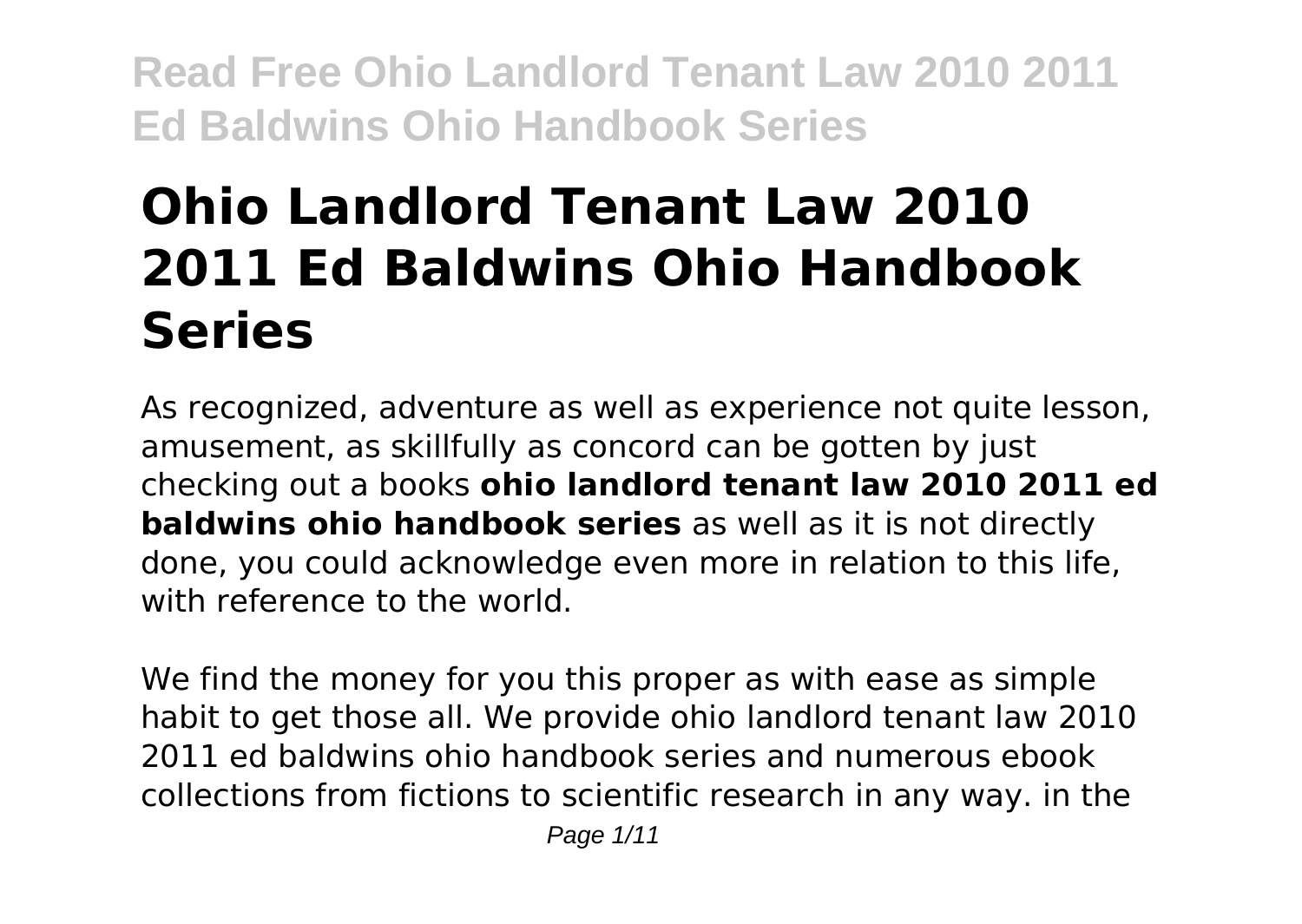midst of them is this ohio landlord tenant law 2010 2011 ed baldwins ohio handbook series that can be your partner.

Read Print is an online library where you can find thousands of free books to read. The books are classics or Creative Commons licensed and include everything from nonfiction and essays to fiction, plays, and poetry. Free registration at Read Print gives you the ability to track what you've read and what you would like to read, write reviews of books you have read, add books to your favorites, and to join online book clubs or discussion lists to discuss great works of literature.

#### **Ohio Landlord Tenant Law 2010**

5321.05 Tenant obligations. (A) A tenant who is a party to a rental agreement shall do all of the following: (1) Keep that part of the premises that he occupies and uses safe and sanitary; (2) Dispose of all rubbish, garbage, and other waste in a clean, safe,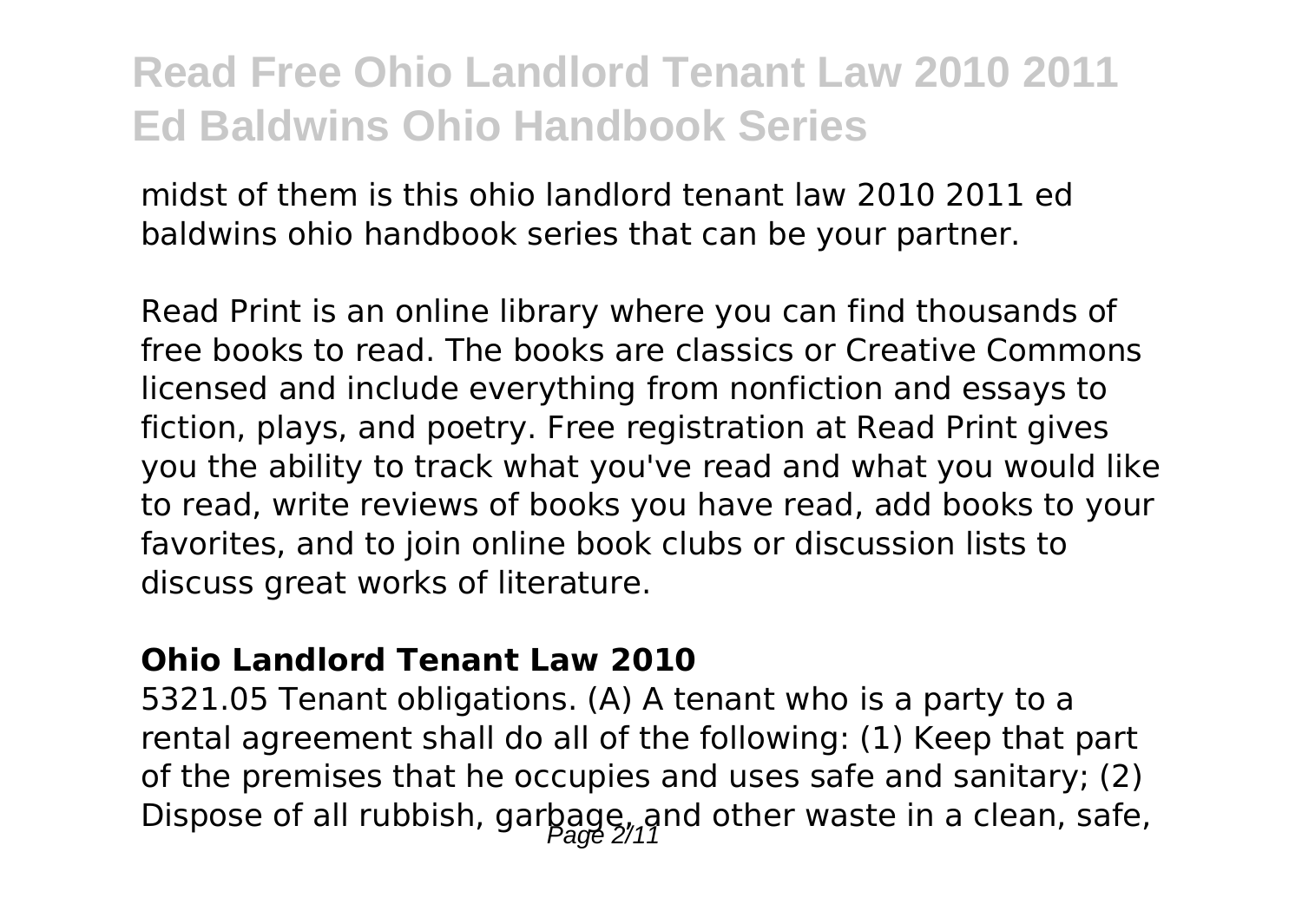and sanitary manner;

### **Lawriter - ORC - Ohio Laws and Rules**

• Retaliation: 3 ways in Ohio's statute for a landlord to commit retaliation: • Landlord increases rent, decreases services, or threatens to bring/actually brings eviction action for these specific reasons: 1. Tenant complained to government agency about code violation 2. Tenant complained to landlord that landlord violated their legal duties 3.

### **Landlord-Tenant Law - Ohio**

• Tenant gives up the right to a defense against a claim • Tenant required to pay landlord's attorney's fees no matter the outcome of a legal dispute • Shifting landlord duties to the tenant • Have tenant indemnify landlord from liability • Prohibited Actions — ORC 5321.15 • No self-help evictions (lockouts) or utility shutoffs Page 3/11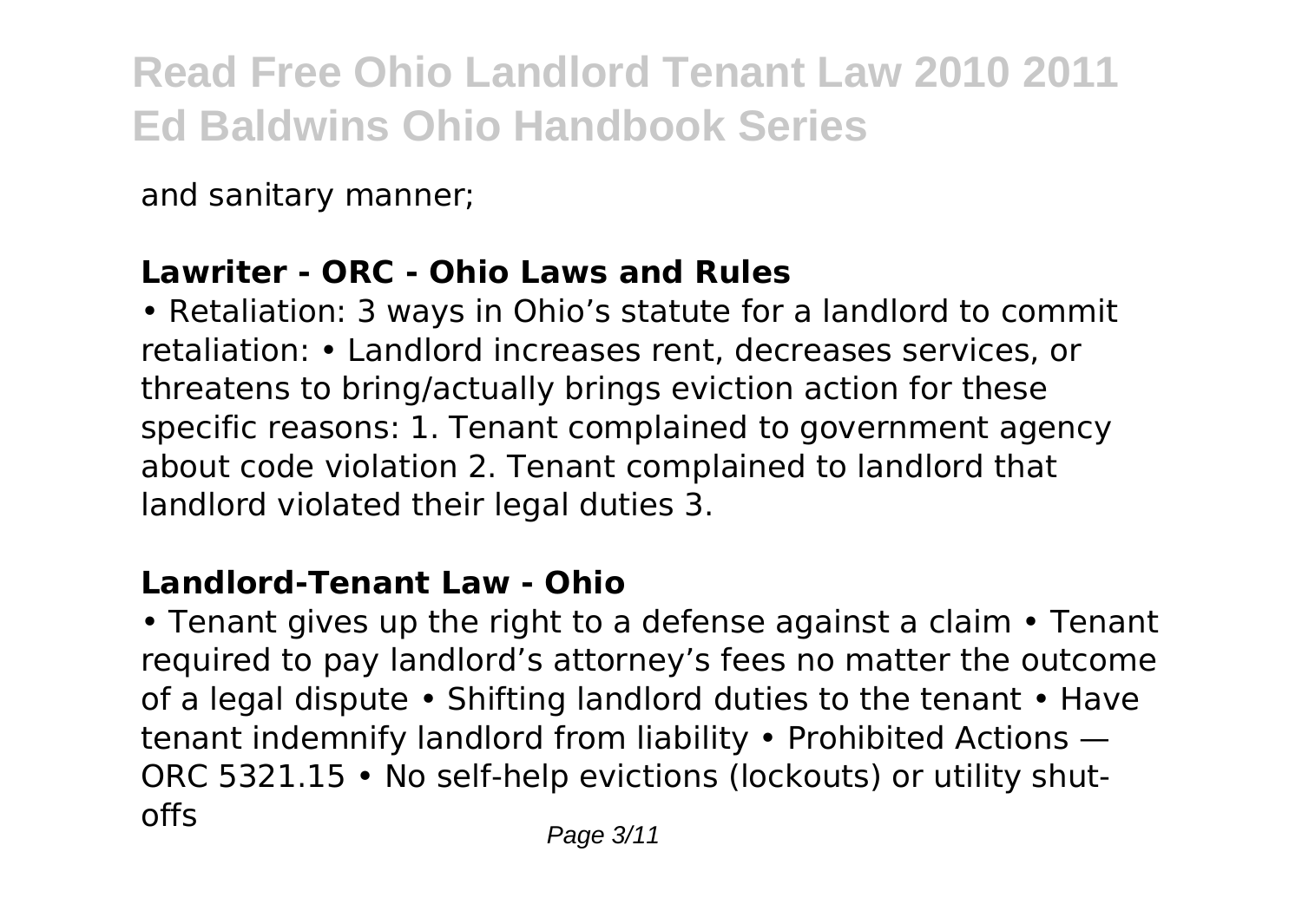#### **Landlord-Tenant Law - Ohio**

Evictions in Ohio. Ohio's landlord-tenant laws empower landlords to evict tenants on these following justifications (among other possible options): Nonpayment of rent – Ohio law dictates that all tenants must pay rent at the time dictated in their lease agreement, which in most situations is the first of the month. If a tenant in Ohio fails to pay rent at this time (including after the passage of an applicable grace period), their landlord may immediately issue a 3-Day Notice to Quit.

#### **Ohio Landlord Tenant Laws [2020]: Renter's Rights & FAQs**

Ohio Landlord Tenant Law – Landlord obligations & tenant rights. Tenant rights under Ohio Landlord Tenant Laws require that landlords must supply running water, comply with all housing, building, health and safety laws, keep rental properties safe and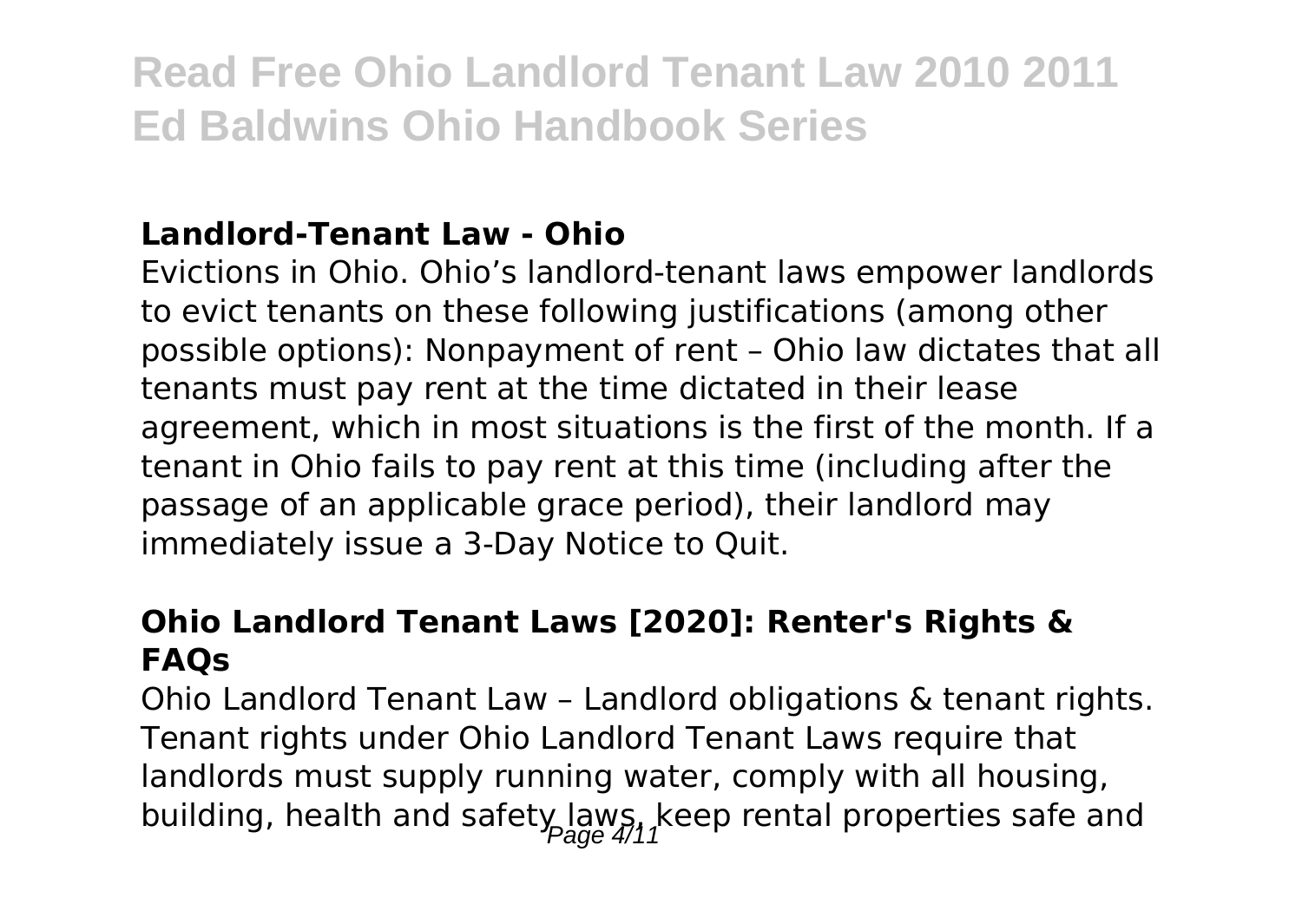sanitary, and make all necessary repairs in a reasonable time period. All electrical, plumbing, appliances, heating and ventilation systems and fixtures must also be kept in good working order."

#### **Ohio Landlord Tenant Laws - AAOA**

Mann sued the building owners in October 2010. Northgate filed for summary judgment, which the trial court granted. The court found in part that the Ohio law explaining landlord obligations (R.C. 5321.04) was intended to establish the duties between landlords and tenants only, not between landlords and the guests of tenants.

#### **Tenants' Guests Protected by Ohio's Landlord-Tenant Law**

<img height="1" width="1" style="display:none;" alt="" src="https://dc.ads.linkedip.com/collect/?pid=601754&fmt=gif"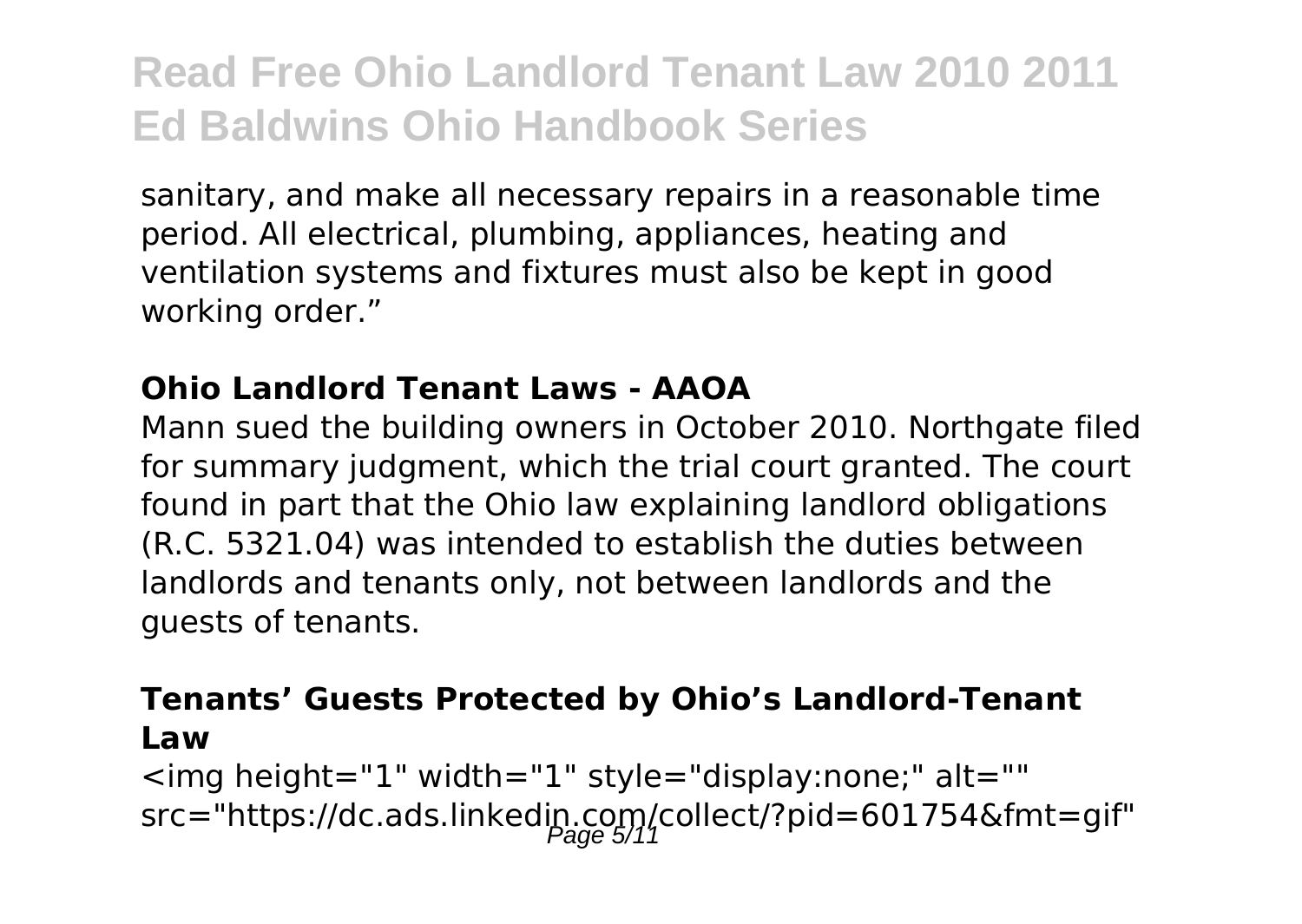$/$ 

#### **Law Facts: Tenant & Landlord Rights and Obligations | Ohio ...**

Under Ohio law, landlords must disclose specific information to tenants (usually in the lease or rental agreement), such as the identity of anyone authorized to act on the landlord's behalf. For details, see Ohio Required Landlord Disclosures. Ohio Security Deposit Limit and Return

#### **Overview of Landlord-Tenant Laws in Ohio | Nolo**

5321.05 Tenant obligations. (A) A tenant who is a party to a rental agreement shall do all of the following: (1) Keep that part of the premises that he occupies and uses safe and sanitary; (2) Dispose of all rubbish, garbage, and other waste in a clean, safe, and sanitary manner; (3) Keep all plumbing fixtures in the dwelling unit or used by him as clean as their condition permits;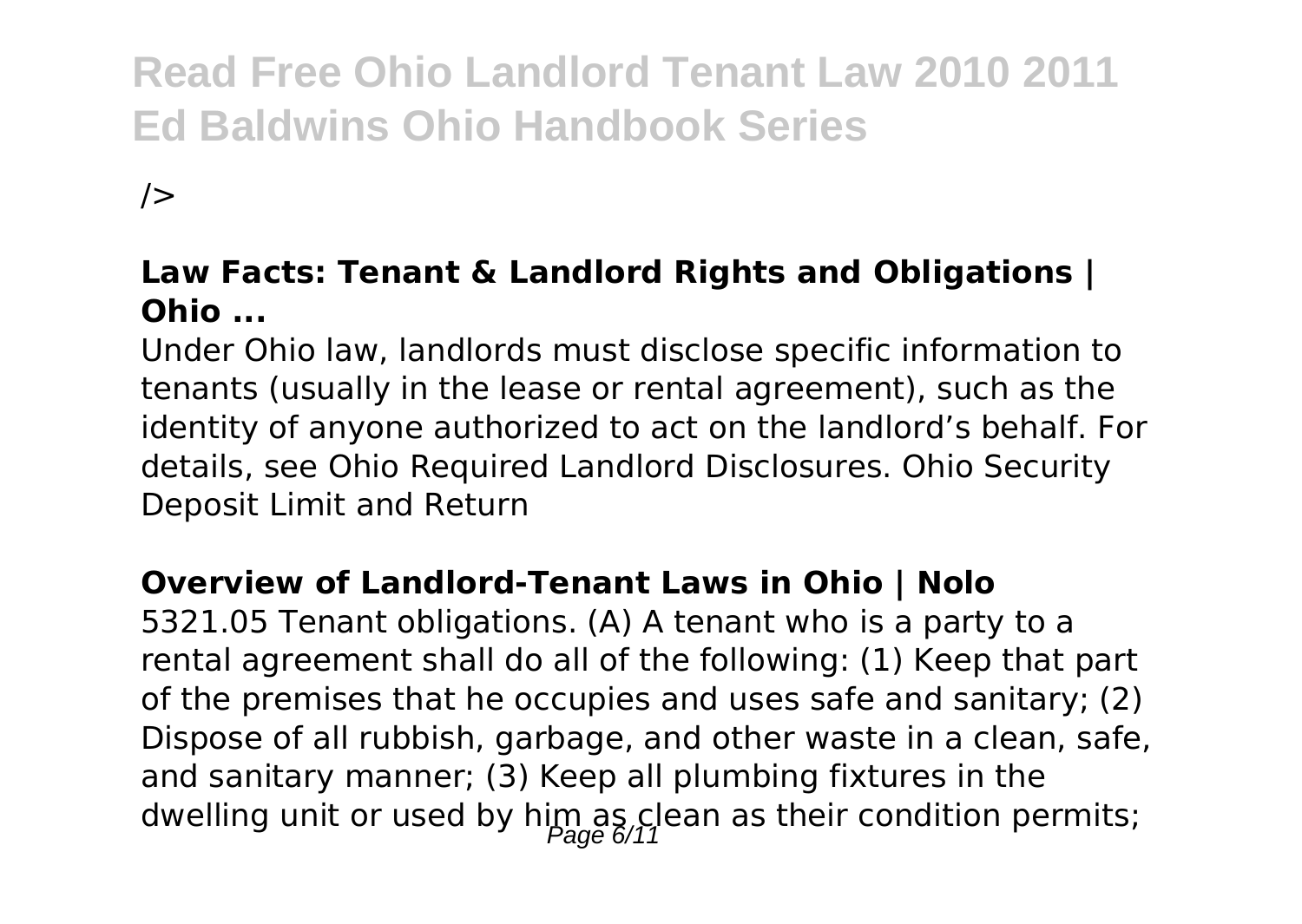## **Lawriter - ORC - 5321.05 Tenant obligations.**

Ohio landlords must return a tenant's security deposit and provide an accounting of any amounts withheld within 30 days of the tenant vacating the dwelling. The landlord must either return the security deposit to the tenant or transfer the tenant's security deposit to the new owner if he should sell the property.

#### **Tenants' Rights Under Ohio's Landlord/Tenant Laws**

Ohio Landlord Tenant Law, 2009-2010 ed. (Baldwin's Ohio Handbook Series) [Frederic White] on Amazon.com. \*FREE\* shipping on qualifying offers. Ohio Landlord Tenant Law, 2009-2010 ed. (Baldwin's Ohio Handbook Series)

# **Ohio Landlord Tenant Law, 2009-2010 ed. (Baldwin's Ohio**

**...**

A landlord can require a security deposit of any amountwhen you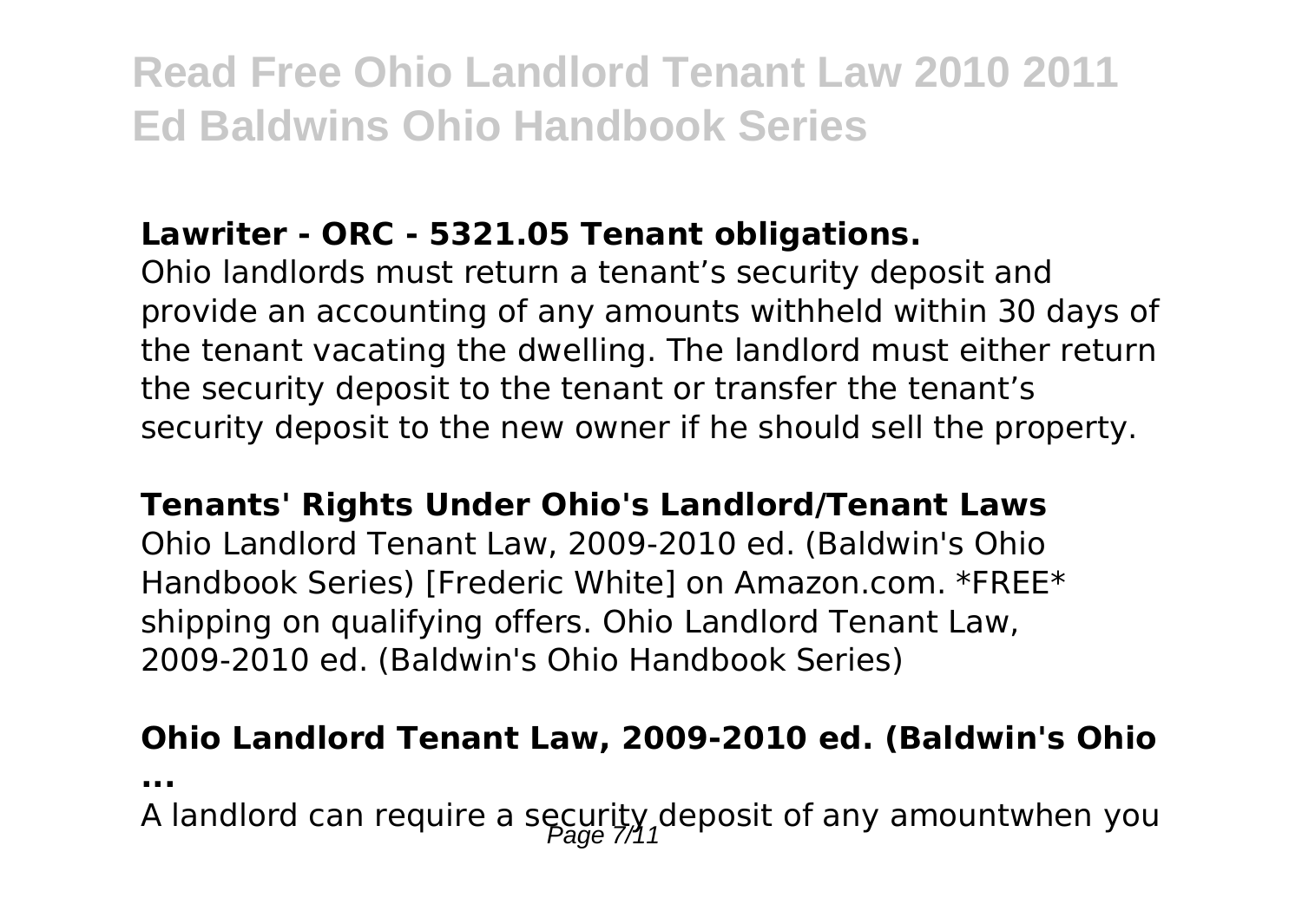move in. If the landlord keeps the deposit for six months, you must be paid interest on the part of your deposit that is more than one month's rent. The landlord may keep your deposit when you move out for any unpaid rent or for damages done to the home.

#### **OHIO LANDLORD-TENANT LAW - eForms**

In Ohio, landlord-tenant relations and obligations are governed by the Ohio Landlord Tenant Act (Ohio Revised Code 5321) and by the Eviction statute (Ohio Revised Code 1923). Other laws are also applicable to the landlord- tenant relationship such as The Fair Housing Law and disability specific laws.

### **LANDLORD – TENANT HANDBOOK**

Ohio Eviction Law, Attorney, attorneys, eviction process, eviction, evictions, landlord, rights, tenant, renter, lease, contract, rent, unpaid, breach  $\frac{1}{\text{Page } 8/11}$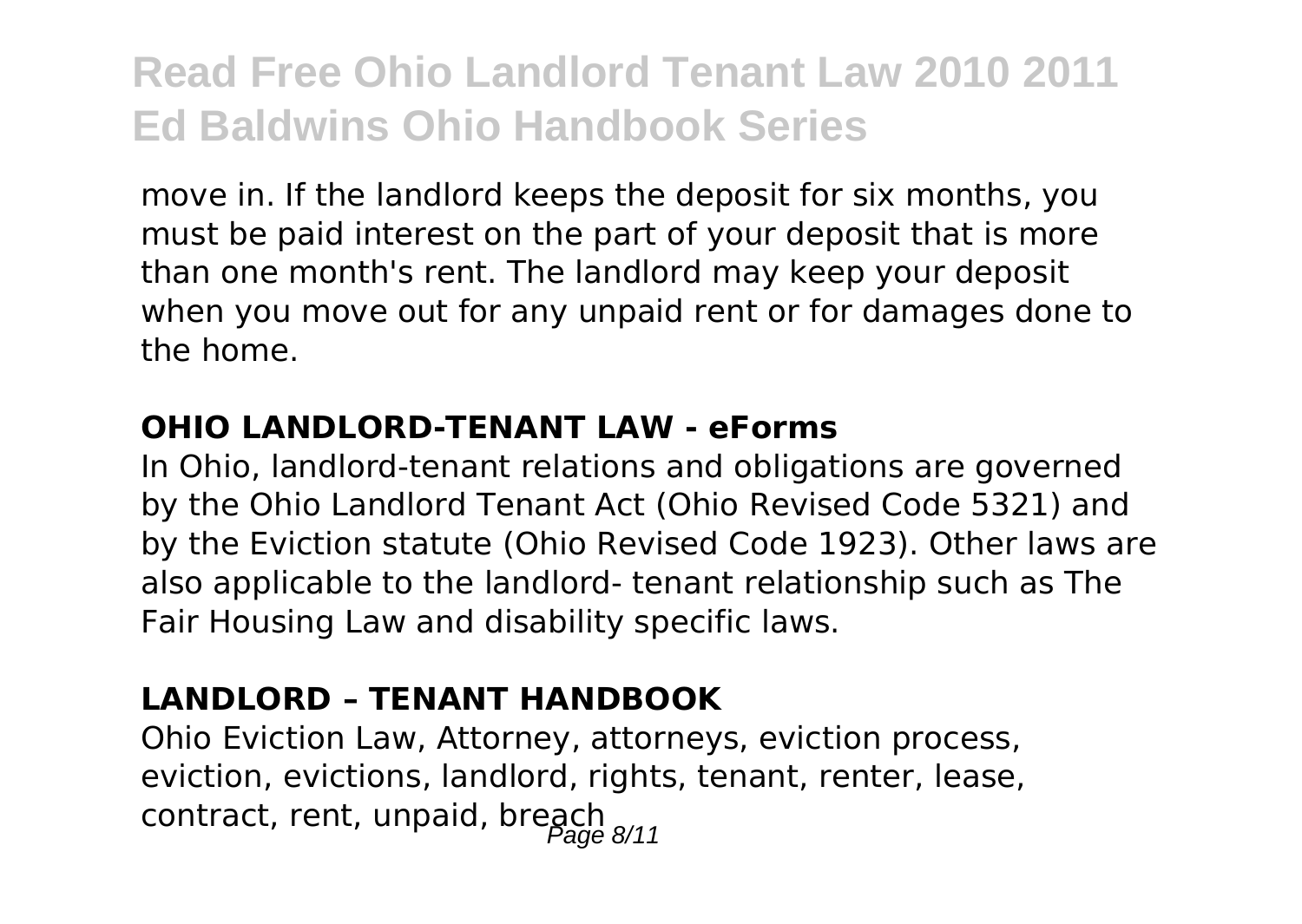#### **Ohio Eviction Attorneys - Ohio landlord tenant law**

Read on to learn more about laws that pertain to tenant rights in Ohio. Tenant Rights in Ohio: Discrimination, Habitability, and More. Even before you sign a rental agreement, Ohio law protects you against discrimination based on race, religion, military status, and other protected traits. Housing discrimination can include refusing to rent to someone, misrepresenting the availability of a unit, or offering different terms based on a person's protected characteristic.

#### **Ohio Tenant Rights Laws - FindLaw**

Ohio Landlord-Tenant Law The Ohio Landlord-Tenant Law applies to all residential properties and not commercial leases in the state of Ohio. As such, none of the rights outlined in Ohio Revised Code 5321.04 Landlord Obligations and Ohio Revised Code 5321.05 Tenant Obligations may be taken away by any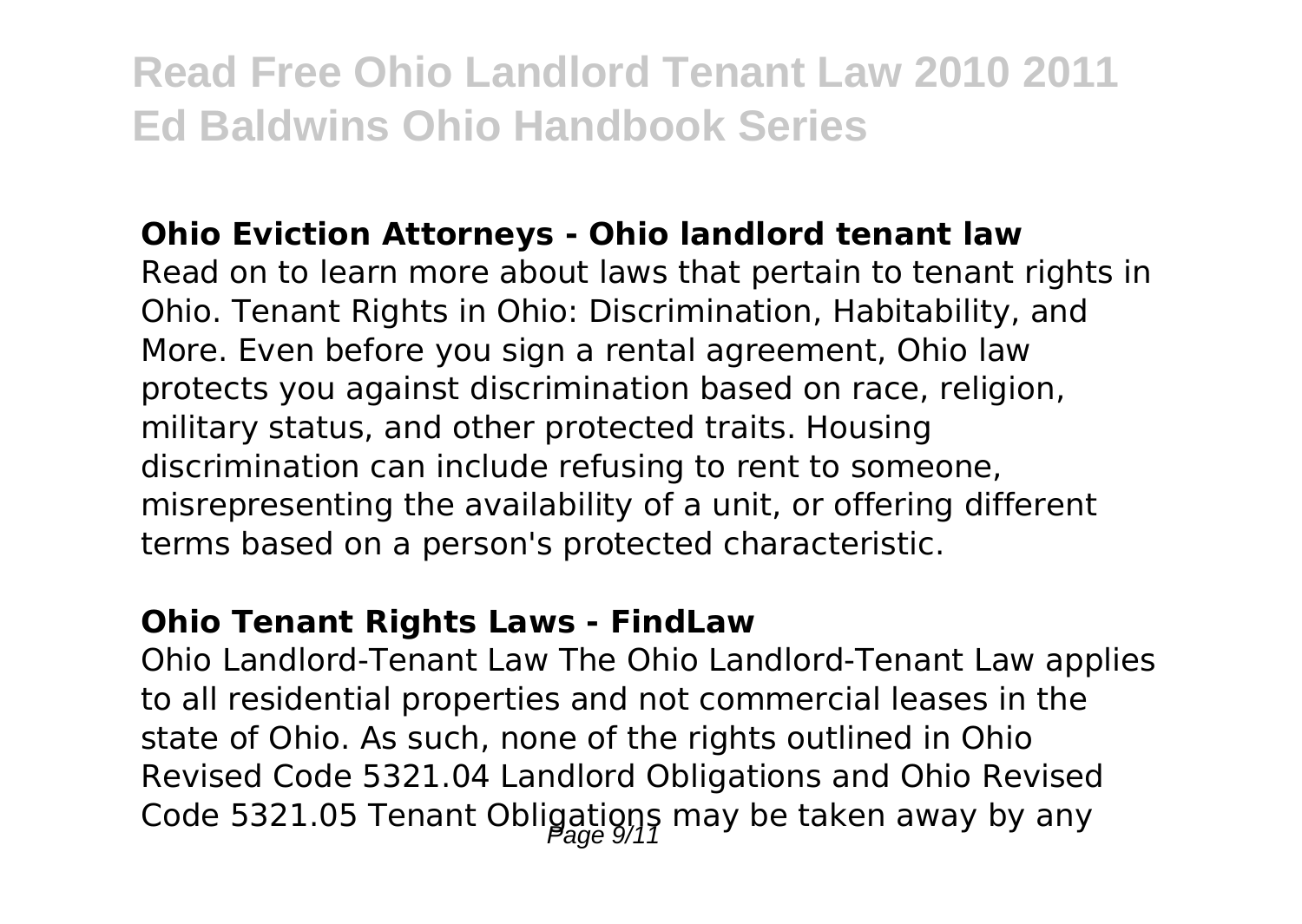written or oral agreement.

**Ohio Landlord Tenant Law | Subrogation Lawyers | Keis ...** Ohio law allows landlord to show to prospective renters by giving 24 hours notice. But the law does not specify a penalty for tenant if tenant refuses. If tenant refuses, landlord could file to evict tenant. It is unlikely that the eviction process can be completed in 43 days, as the landlord...

### **Ohio Landlord - Tenant Questions & Answers :: Justia Ask a ...**

The Ohio Landlord Tenant Law permits a landlord to collect a security deposit to cover the costs of any unpaid rents or damages to the property beyond normal wear and tear. The landlord is required to return the security deposit to the tenant within 30 days after the tenant gives up occupancy and terminates the tenancy.  $_{Page 10/11}$